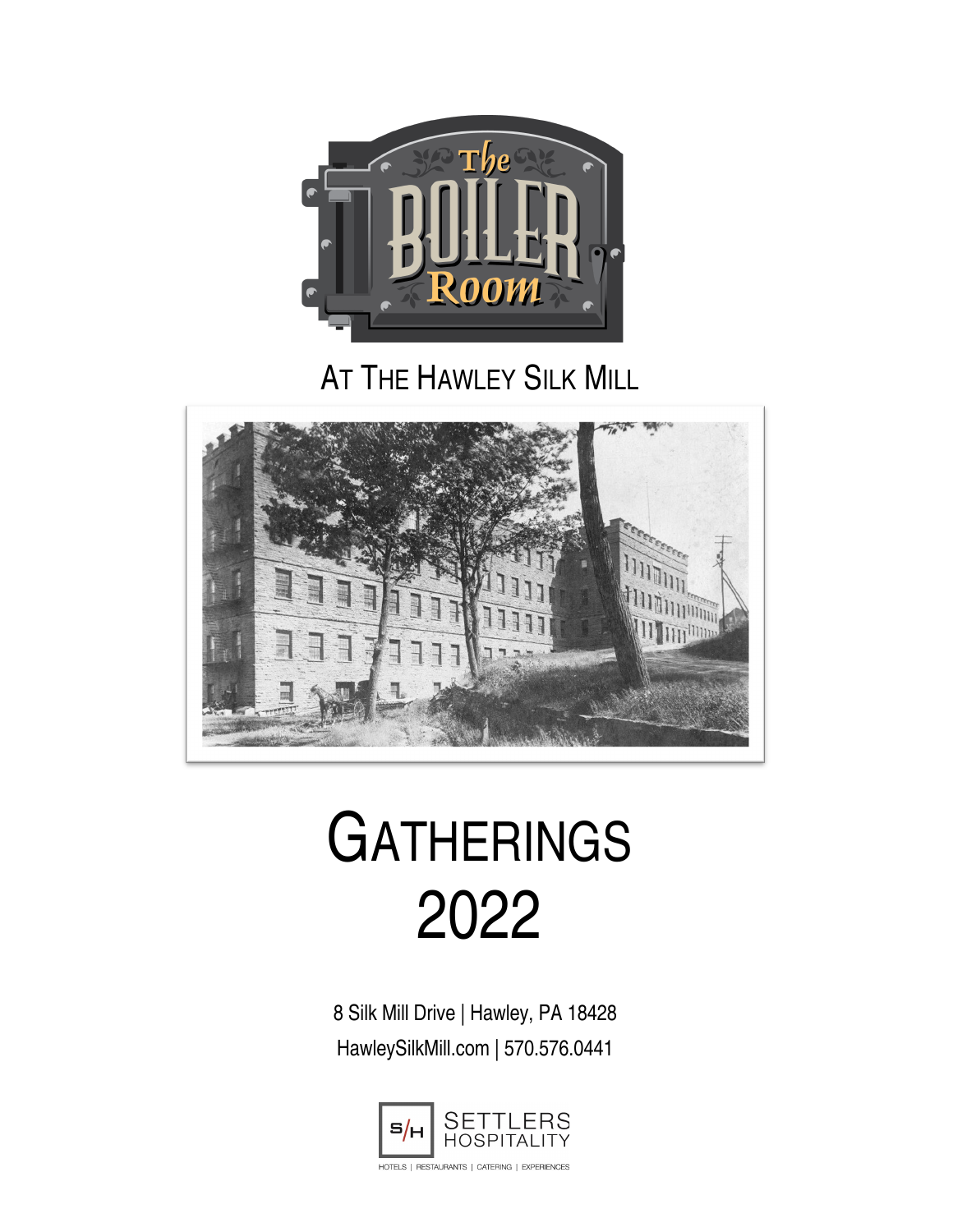

# **TABLE OF CONTENTS**

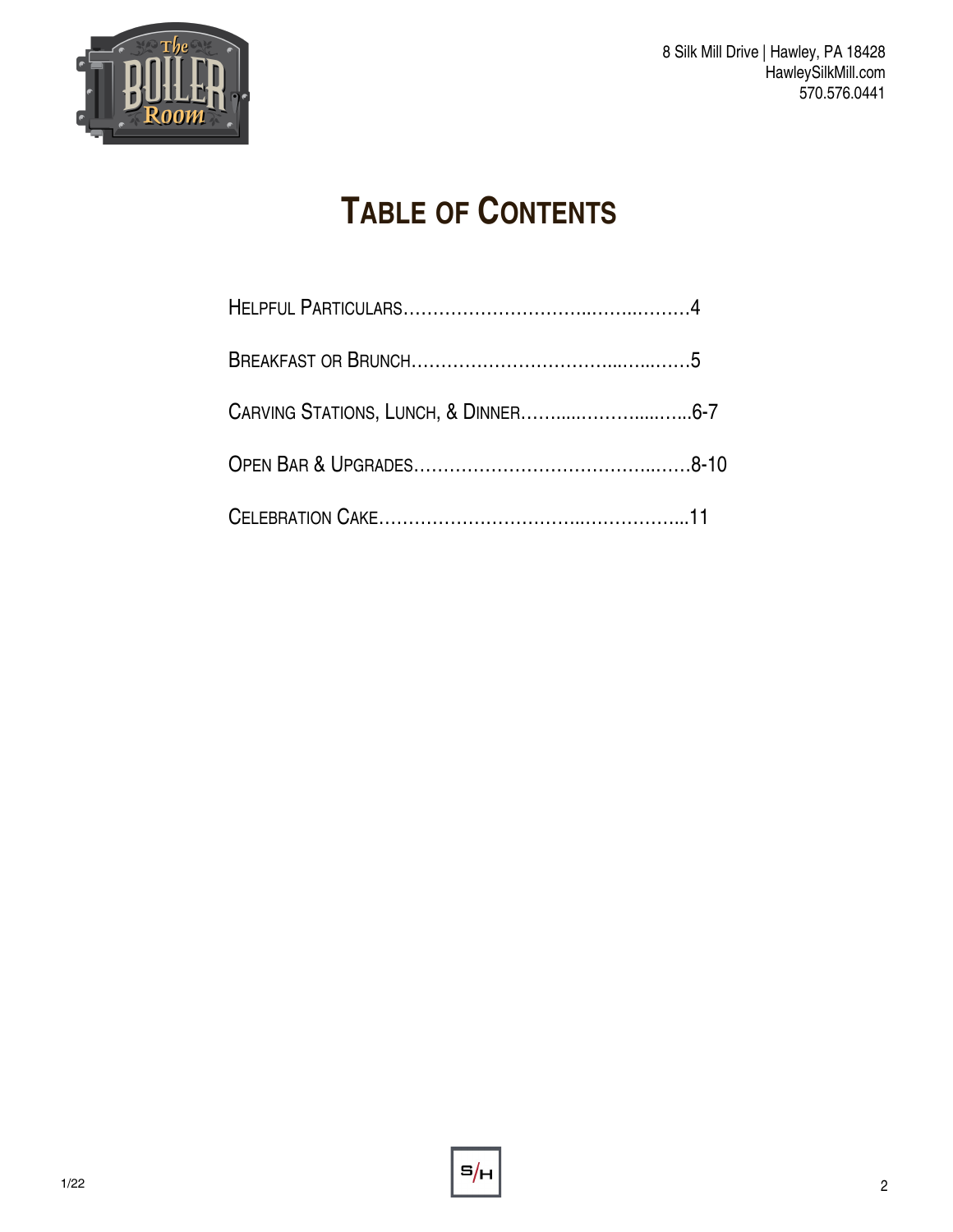

# **WELCOME TO THE BOILER ROOM**

The Boiler Room at the Hawley Silk Mill truly affords you the opportunity to surround yourself in natural beauty while celebrating your special occasion. We offer you choices that reflect the ever-changing seasonal landscape that is the backdrop for your event, taking into consideration the panoramic views from both the tiered outdoor decking systems and indoor gathering spaces. Our event coordinator will assist you with the design of your event to create an experience that complements the beauty of your surroundings. Our caring staff and preferred vendors will ensure that your event is executed with thoughtful attention to detail every step of the way. Our main focus is fulfilling your dreams and creating memories to last a lifetime.

### **GATHERING INCLUSIONS**

The Boiler Room, Including Our Patio and Deck Overlooking the Paupack High Falls The Tented Deck is available April-November\* \*Should You Utilize the Tented Deck, We Do Require that Tent Sides and a Heater Be Rented When the Temperature Falls Below 60 Degrees Fahrenheit Ivory or White Table Linen and Napkins (Other Colors Available for an Additional Fee) Our Tables and Chairs, Flatware, and Vintage Mismatched China Other Rentals Will Be Priced Accordingly Event Coordinator to Guide You Through Menu Selection and Planning Particulars

# **SPECIAL CONSIDERATIONS**

Maximum Capacity: 80 Guests.

Site fee: \$250 and a minimum of 50 guests is required for Saturday events, minimum 30 guests Sunday through Friday. Continental Breakfast requires a minimum food and beverage spend of \$480 Sunday-Friday and \$800 on Saturday. Breakfast/Brunch Buffet requires a minimum food and beverage spend of \$1,170 Sunday-Friday and \$1,950 on Saturday. The minimum food and beverage spend for a Lunch Buffet Sunday-Friday is \$1,050 and \$1,750 on Saturday. Plated lunch requires a minimum food and beverage spend of \$1,350 Sunday-Friday and \$2,250 on Saturday. A minimum food and beverage spend of at least \$1,950 is required for Dinner Sunday-Friday and \$3,250 on Saturday. Events may last up to three hours.

The Boiler Room and Hawley Silk Mill are non-smoking facilities. No smoking is permitted on site, including on the patio. A designated smoking area is located by the outside steps to the Boiler Room.

s/.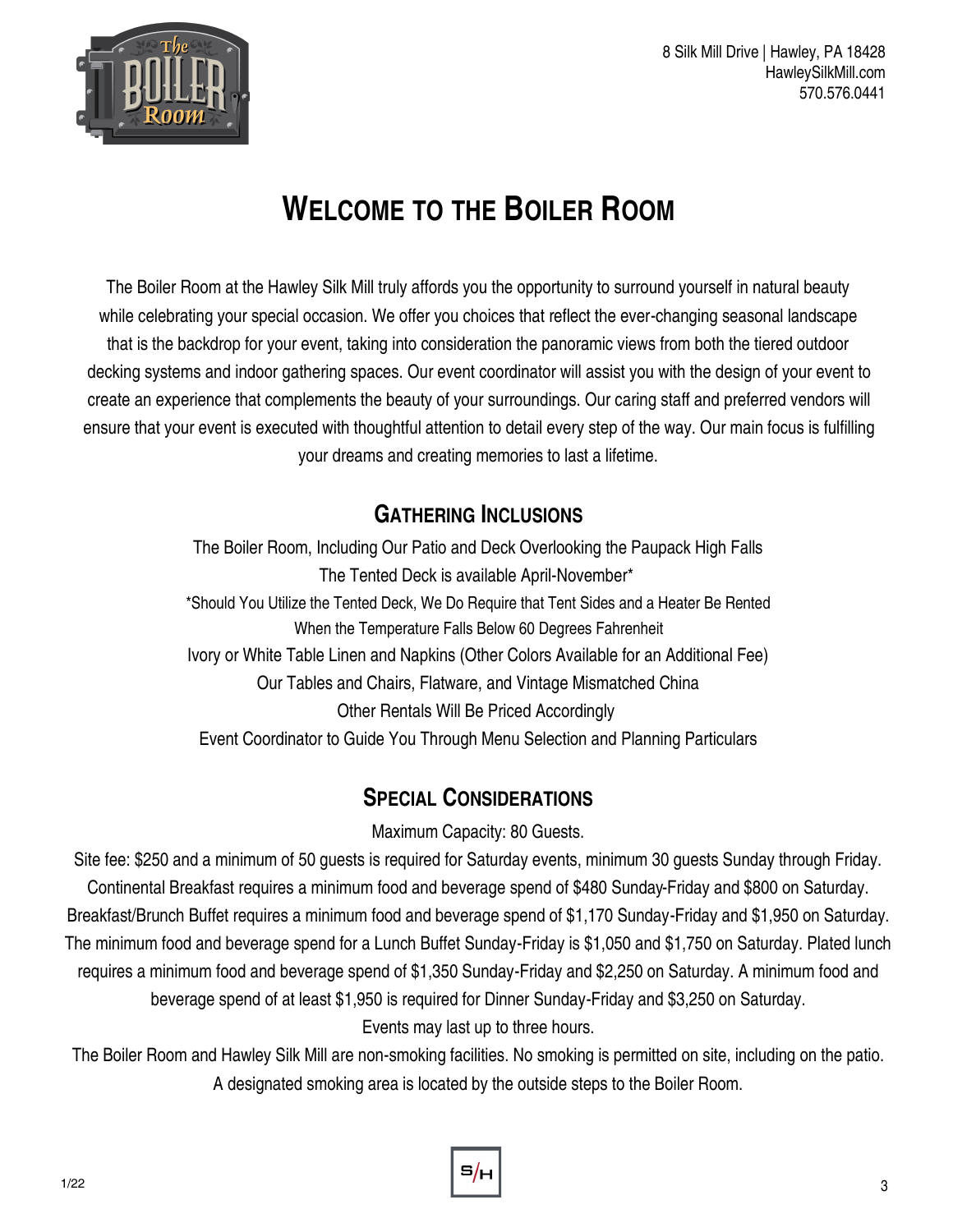

# **HELPFUL PARTICULARS**

- Gratuity is at your discretion.
- There will be a fee for any special set up required (beyond placing your pre-assembled centerpieces).
- Any items provided by you or any outside vendors must be removed immediately after the event.
- Settlers Hospitality does not assume responsibility for the damage or loss of any merchandise or articles left in the venue prior to, during, or following the function.
- Kindly do not attach decorations or displays to walls, doors, windows or ceilings.
- Final arrangements (i.e. choice of menu, estimated guest count, napkin color, number of guests at each table) must be made 21 days in advance.
- The final number of quests with the EXACT entree choice count is required 21 days prior to the function.
- We anticipate you may hire a musician, photographer, florist, or other vendors. Please let us know as soon as possible if you are hiring any other outside vendors for coordination purposes. All vendors must supply us with a Certificate of Insurance. Use of some vendors may include an upcharge.
- We reserve the right to regulate the volume of music.
- All food and beverage items must be prepared and presented by Settlers Hospitality, including cakes, alcohol, and favors. No outside food or beverage items are permitted.
- Alcoholic beverages may not be removed from the premises.
- We reserve the right to refuse alcohol beverage service to any guest at the function who is not 21 years of age and/or limit the consumption of any guests for everyone's safety and comfort. We do not serve shots.
- Our experience prohibits us from allowing sparklers, non-biodegradable confetti and Chinese lanterns.
- All special arrangements are subject to approval.
- To keep things organized, and to make your event the best it can be, we ask that only the event host contact the event coordinator throughout the planning process.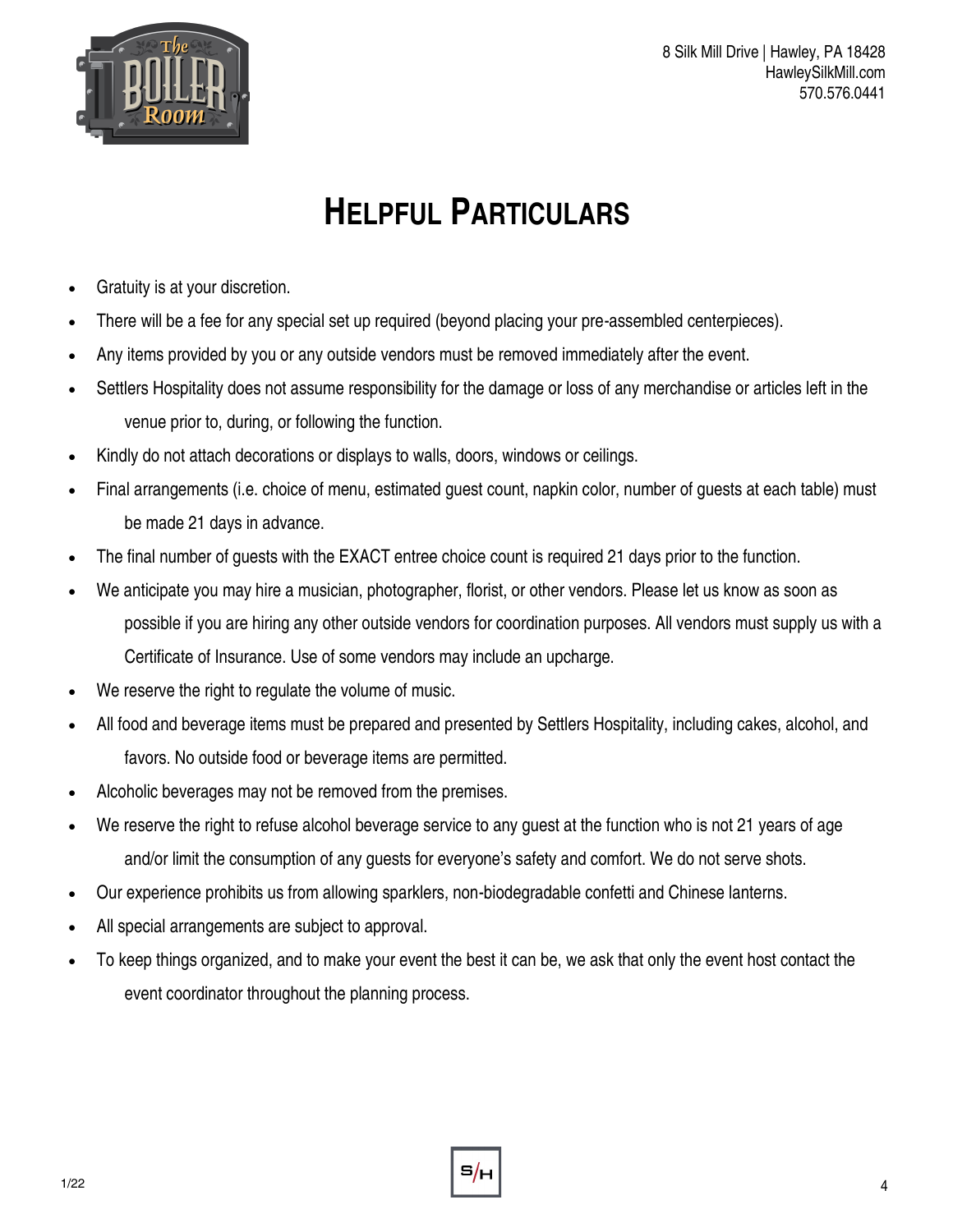

# **BREAKFAST OR BRUNCH**

### **CONTINENTAL BREAKFAST**

STARTING AT \$16 PER PERSON **Whole Fruits |** Apples, Oranges, Grapes, and Bananas **Overnight Oats |** Local Maple Syrup and Cinnamon Yogurt | Granola, and Honey **Assorted Danishes, Crumb Cake, and Muffins Assorted Bagels, Selection of Butter, Jam, and Cream Cheese Chilled Juices, Fresh Brewed Coffee, Decaffeinated Coffee, and Tea**

### **BREAKFAST/BRUNCH BUFFET**

STARTING AT \$39 PER PERSON **Fresh Fruit Salad Country Style Quiche |** Peppers and Onions **Sausage Bacon Hash Brown Casserole Assorted Danishes and Muffins Tuna Niçoise Salad Herb Roasted Chicken | Over Wild Rice Baked Monte Cristo of Turkey, Ham, and Swiss |** Maple Syrup and Butter **Chilled Juices, Fresh Brewed Coffee, Decaffeinated Coffee, and Tea**

### **BRUNCH ENHANCEMENTS**

SERVES 10-12 GUESTS **Bagel and Lox Platter** | \$139 **Yogurt Bar Assorted Toppings** | \$110 **Artisanal Cheese Display with Grapes and Crackers** | \$120 **Side of Salmon Poached with Cucumber Dill Chop** | \$139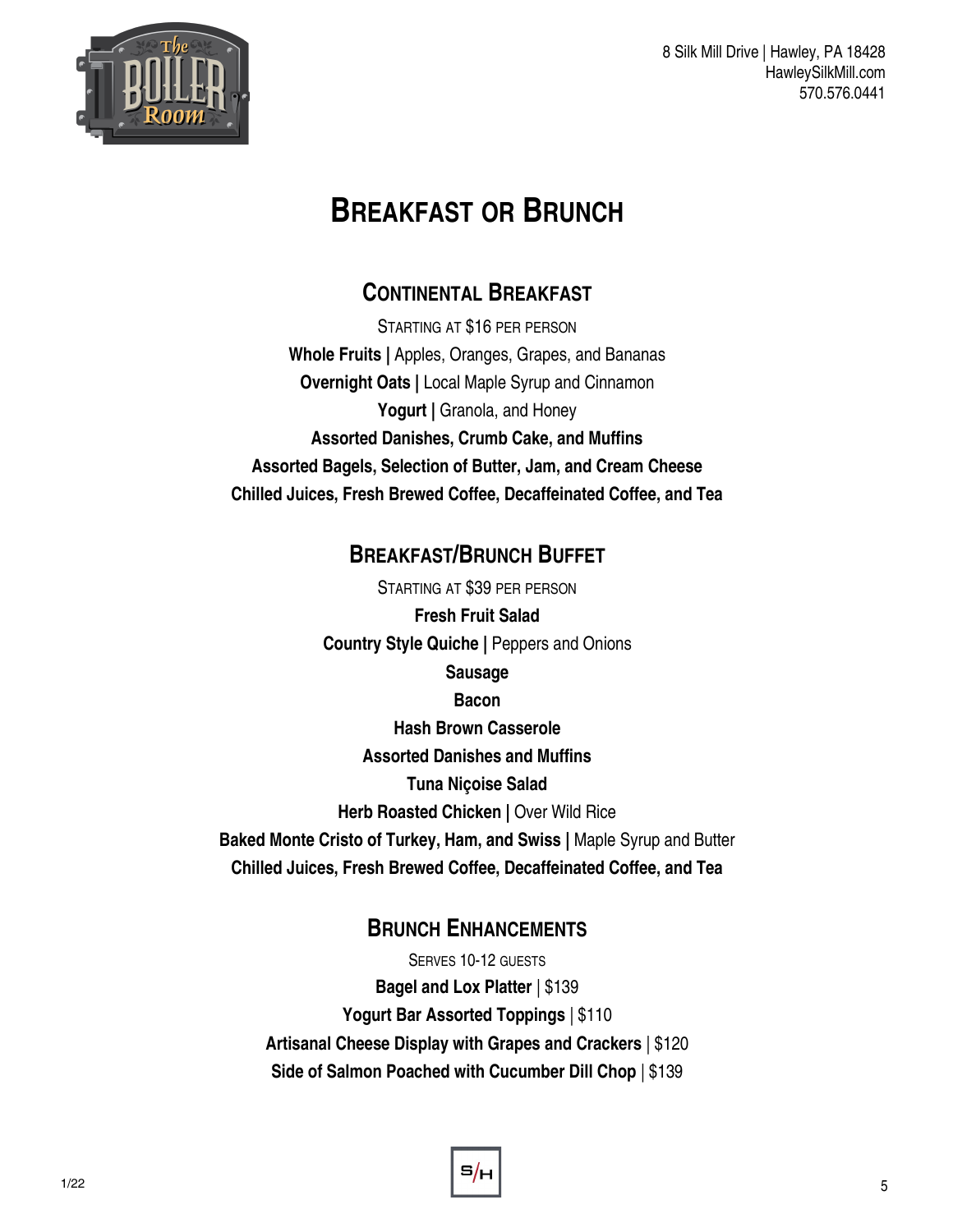

# **CARVING STATIONS, LUNCH & DINNER**

# **CARVING STATION**

CARVING STATIONS ARE PRICED PER PERSON, PLUS FEE FOR THE CHEF ATTENDED STATION CHEF ATTENDED | \$225

CHOOSE ONE

**Whole Side Salmon |** \$20 Per Person

Salt Cured, Lavender, Pickled Onion Salad, and Crème Fraîche

**Slow Roasted Pork Loin |** \$17 Per Person Mustard Maple Glaze

**Herb Roasted Beef Prime Rib** | \$29 Per Person Horseradish Cream

**Herb Roasted Beef Tenderloin** | \$29 Per Person Balsamic Onion Relish

**Rosemary Garlic Studded Lamb Leg** | \$21 Per Person Minted Chimichurri

# **LUNCH BUFFET**

STARTING AT \$35 PER PERSON

#### CHOOSE THREE

**Farmer's Vegetable Sandwich |** Garlic Aioli on Focaccia Bread

**Ham and Cheddar |** Honey Mustard, Lettuce, Tomato and Onions on Country White

**Turkey Breast and Swiss |** Yogurt Ranch, Lettuce, Tomato and Onions on Ciabatta

#### **Falafel Pita |** Cucumber, Lettuce, and Garlic Aioli

**Caprese Sandwich |** Balsamic Reduction and Greens on Focaccia Bread

**Grilled Chicken | Pesto, Mozzarella, and Tomato on Ciabatta Bread** 

**Deviled Egg Salad |** on Birdseed Bread

#### **Fresh Fruit Salad**

**Roasted Vegetable Quinoa Salad**

**Mediterranean Orzo Salad**

**Coffee, Decaffeinated Coffee, Tea and Soda**

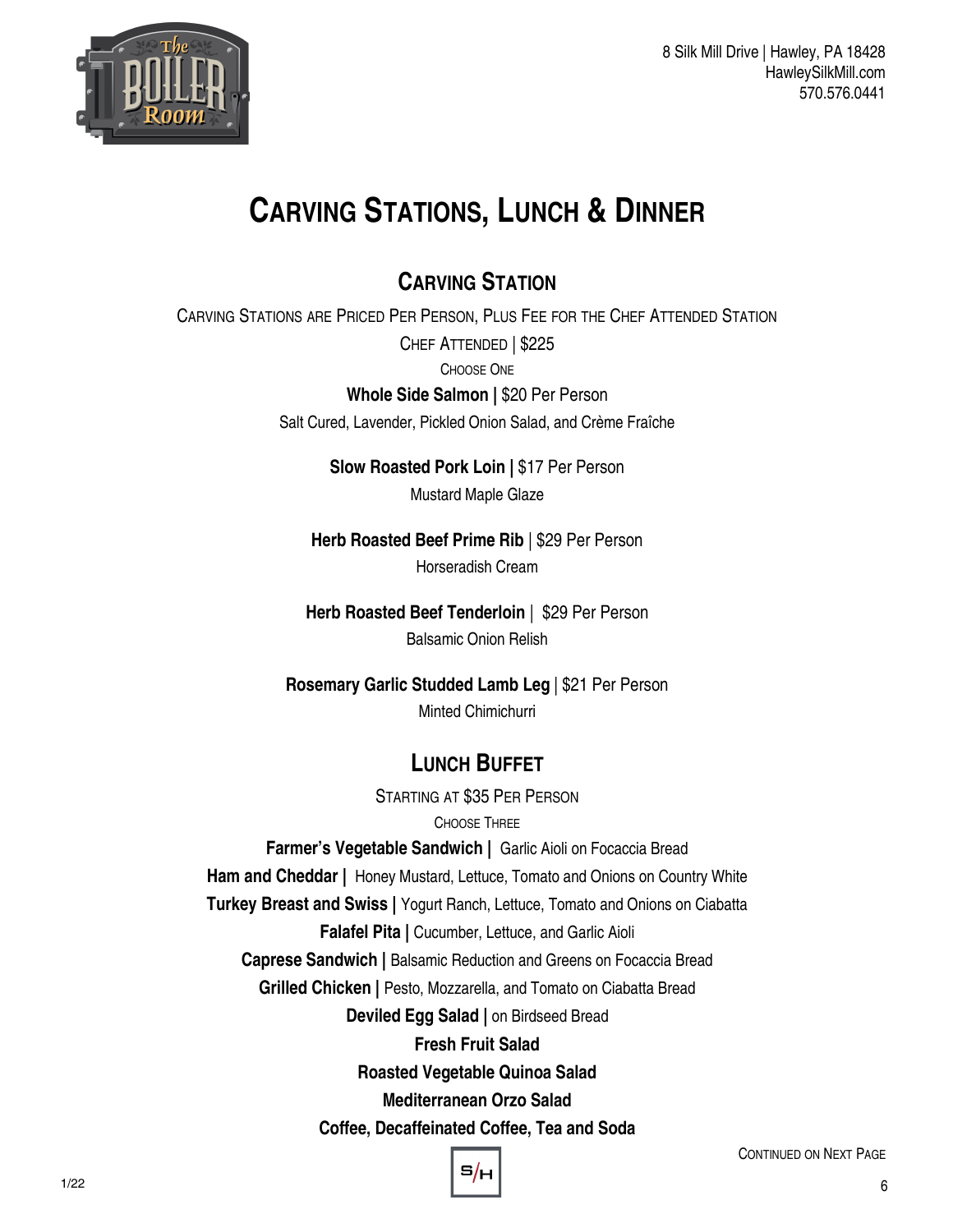

LUNCH/DINNER MENU CONTINUED

### **LUNCH/DINNER MENU**

LUNCH STARTING AT \$45/PERSON | DINNER STARTING AT \$65/PERSON

#### **SALADS**

LUNCH: CHOOSE TWO | DINNER: CHOOSE THREE

#### **Seasonal Greens Salad**

#### Dressing Options

Balsamic Vinaigrette | Ranch | Citrus Vinaigrette | Champagne Vinaigrette | Caesar Dressing | Red Wine Vinaigrette

**Caesar Salad**

**Chickpea, Cucumber and Feta Salad**

**Orzo Pesto Salad**

**BBQ Potato Salad**

#### **Fruit Salad**

**Quinoa and Roasted Vegetable Salad**

#### **Hummus with Pita**

#### **ENTREES**

LUNCH: CHOOSE ONE | DINNER: CHOOSE TWO DUO PLATES AVAILABLE ON REQUEST

**Balsamic Flank Steak |** Roasted Broccoli, Peppers, and Demi Glace **Shepherd's Pie | Champ Style Potatoes, Ground Beef, and Vegetables Beef Paprikash |** Carrots, Onions, Tomato, and Potato Gnocchi **Honey Orange Chicken |** Lime Riced Cauliflower **Chicken |** Cilantro Lime Black Beans, Corn, Peppers, and Salsa **Marinated Grilled Chicken Breast |** Grains with Arugula, Garden Vegetables, and Red Pepper Coulis **Baked Ziti |** Tomato, Ricotta, and Mozzarella **Pesto Penne |** Tomato, Parmesan, and Roasted Onion **Pasta Primavera |** Orzo, Artichokes, Sun-Dried Tomato, Greens, Broccoli, and Garlic Oil **Pesto Baked Cod | Roasted Cauliflower Umami Portobellos |** Roasted Bok Choy, Carrots, and Citrus Ginger Sauce **Coffee, Decaffeinated Coffee, Tea and Soda**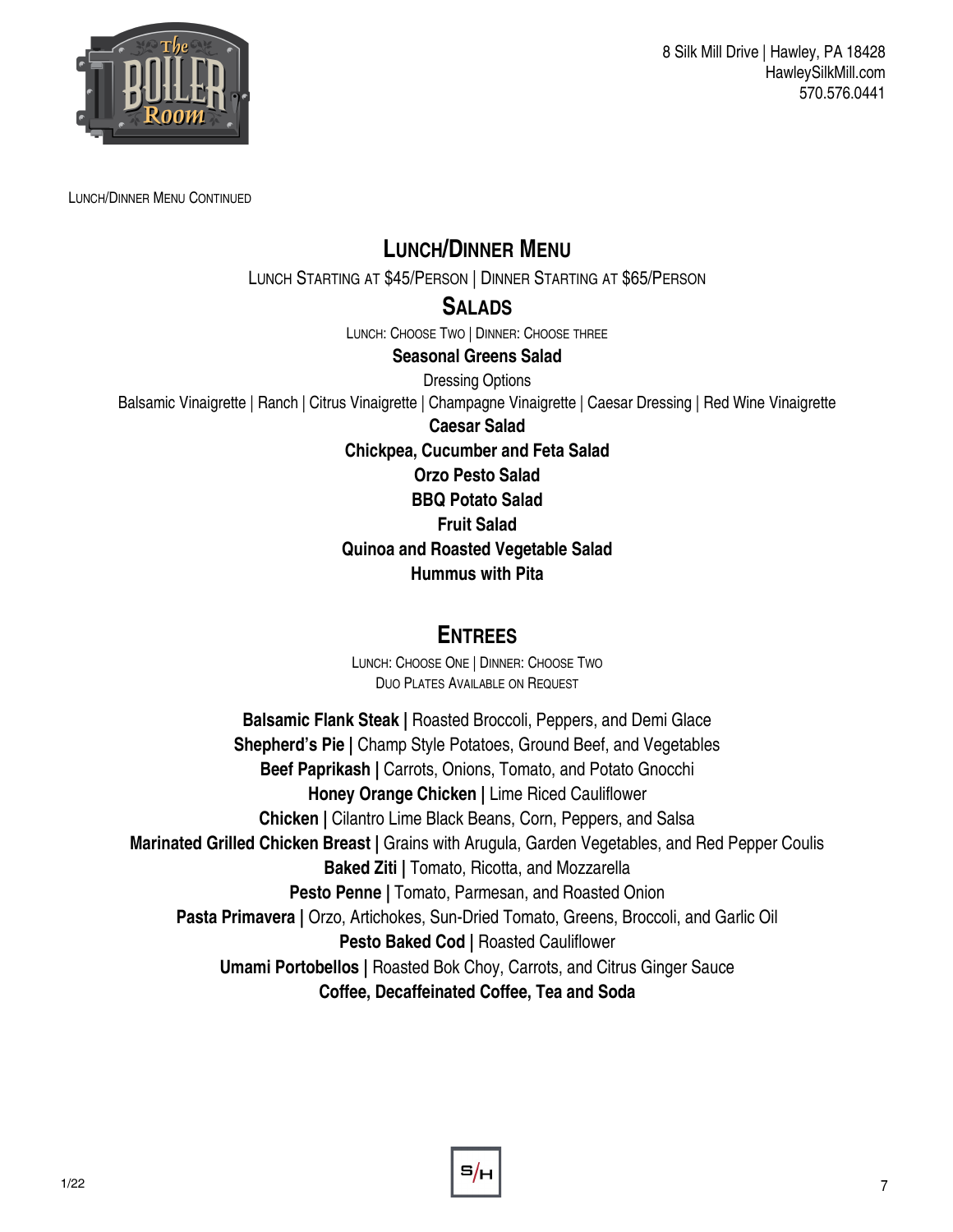

# **OPEN BAR**

FIRST HOUR \$18 PER PERSON EACH ADDITIONAL HOUR \$9 PER PERSON ADDITIONAL \$225 FEE PER BARTENDER

# **BOTTLED BEER**

**Coors Light | Yuengling | Lionshead | Corona Extra | Heineken Zero** 

## **WINE**

**Sycamore Lane Varietals Choose 2 Reds, 2 Whites, and a Rose: Chardonnay | Pinot Grigio | Chablis Burgundy | Merlot | Cabernet Sauvignon White Zinfandel | Wycliff Brut Rose (Sparkling)**

# **SPIRITS**

**Stoli, Stoli Flavors | Tito's | New Amsterdam – Vodka Beefeater | Gordons | New Amsterdam – Gin Bacardi | Captain Morgan | Rumhaven Coconut | Don Q – Rum Jose Cuervo Gold | Montezuma – Tequila Johnnie Walker Red | Dewars - Scotch Jim Beam – Bourbon Jack Daniels | Jameson | Windsor – Whiskey Mr. Boston Assorted Schnapps and Liqueurs**

# **UPGRADE YOUR BAR**

# **UPGRADE YOUR BOTTLED BEER**

**Angry Orchard Crisp Apple | Blue Moon Belgian White | Flying Fish Hazy Bones Founders All Day IPA | Great Lakes Edmund Fitzgerald Porter | Heineken Lagunitas IPA | Modelo | New Belgium Fat Tire | Sam Adams Boston Lager | Sam Adams Seasonal Stella Artois | Truly Hard Seltzer | Yards Philly Pale Ale 1911 Original or Raspberry Hard Cider** 

CONTINUED ON NEXT PAGE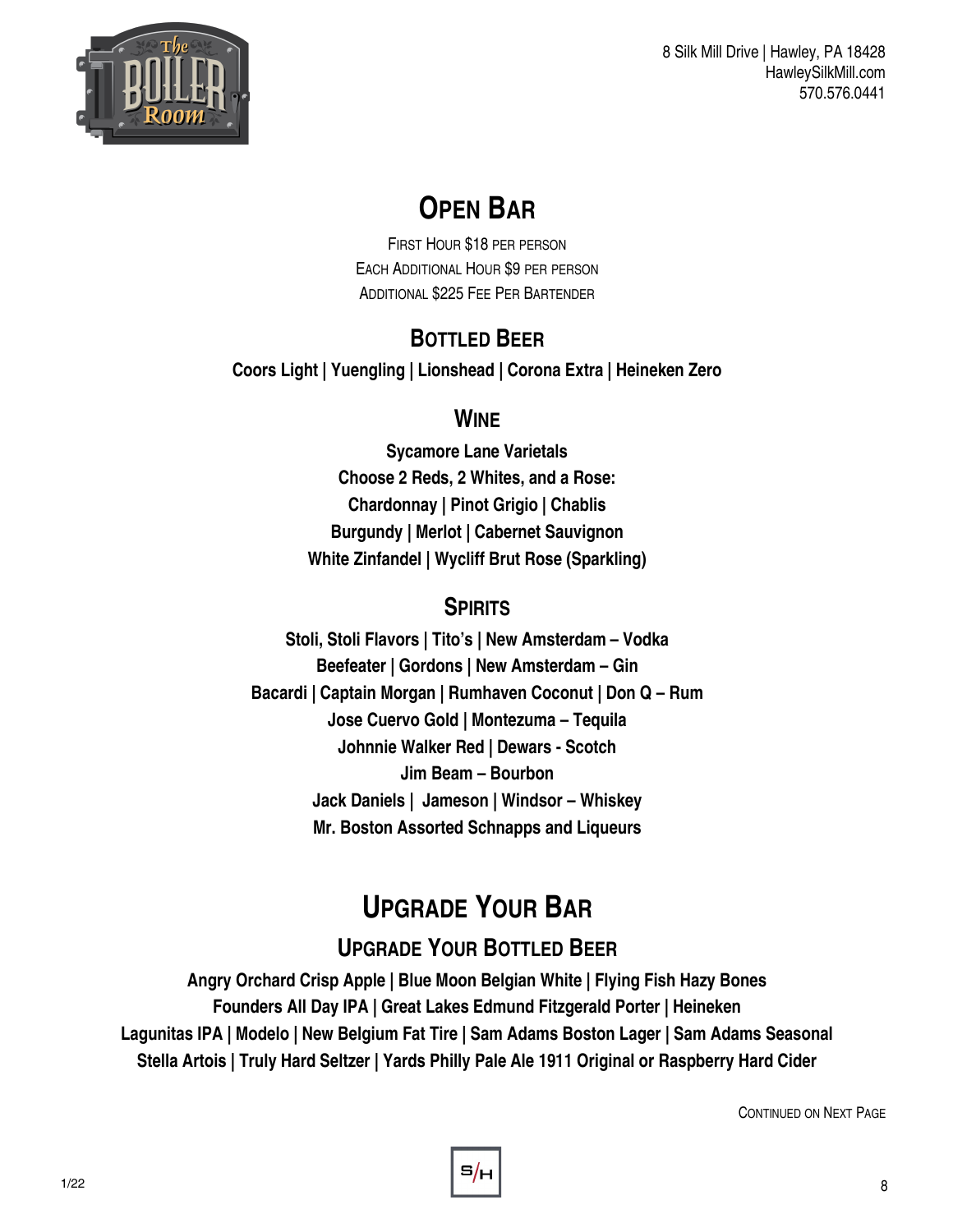

OPEN BAR CONTINUED

### **UPGRADE YOUR BOTTLED BEER CONTINUED**

**Allagash White | Ithaca Flower Power | New Trail Broken Heels IPA Ommegang Witte | Rusty Rail Fool's Gold Troegs Solid Sender or Dreamweaver | Victory Prima Pils Wyndridge Farms Hard Cider | Yards Philthy**  NOT LISTED HERE? ASK FOR PRICING REGARDING ADD ON SELECTIONS!

Pair Your Beer with Your Menu! Ask Our Malt Maven for a Consult.\* \*May Involve Additional Fees

## **UPGRADE YOUR SPIRITS**

Upgrade to Top Shelf Add \$10 Per Person **Grey Goose | Ketel One – Vodka, Hendricks | Tanqueray – Gin Patron Silver | Casamigos Blanco – Tequila , Johnnie Walker Black – Scotch Makers Mark – Bourbon | Crown Royal - Whiskey Cordials (upon request) Bailey's Irish Cream | Frangelico | Grand Marnier B&B | Drambuie | Campari Sambuca | DiSaronno | St. Germain – Liqueurs**

# **ADD ONS**

**Mimosa Bar |** \$8 Per Person, Served for 1 Hour **Champagne Punch |** \$40 Per Bowl, Serves 8-10 Guests **Bloody Mary Bar |** \$12 Per Person, Served for 1 Hour **Signature Cocktail – Priced Accordingly Ginger Beer |** \$2 Per Person (Perfect for Mixing Moscow Mules!)

# **FRUITED ICED TEA STATIONS**

\$5 Per Person **Tropical |** Pineapple, Mango, and Guava **Citrus |** Lemon, Lime, and Orange **Calm |** Caffeine Free with Hibiscus and Red Berries, and Mint **Includes Simple Syrup, Fresh Fruit Purees**

CONTINUED ON NEXT PAGE

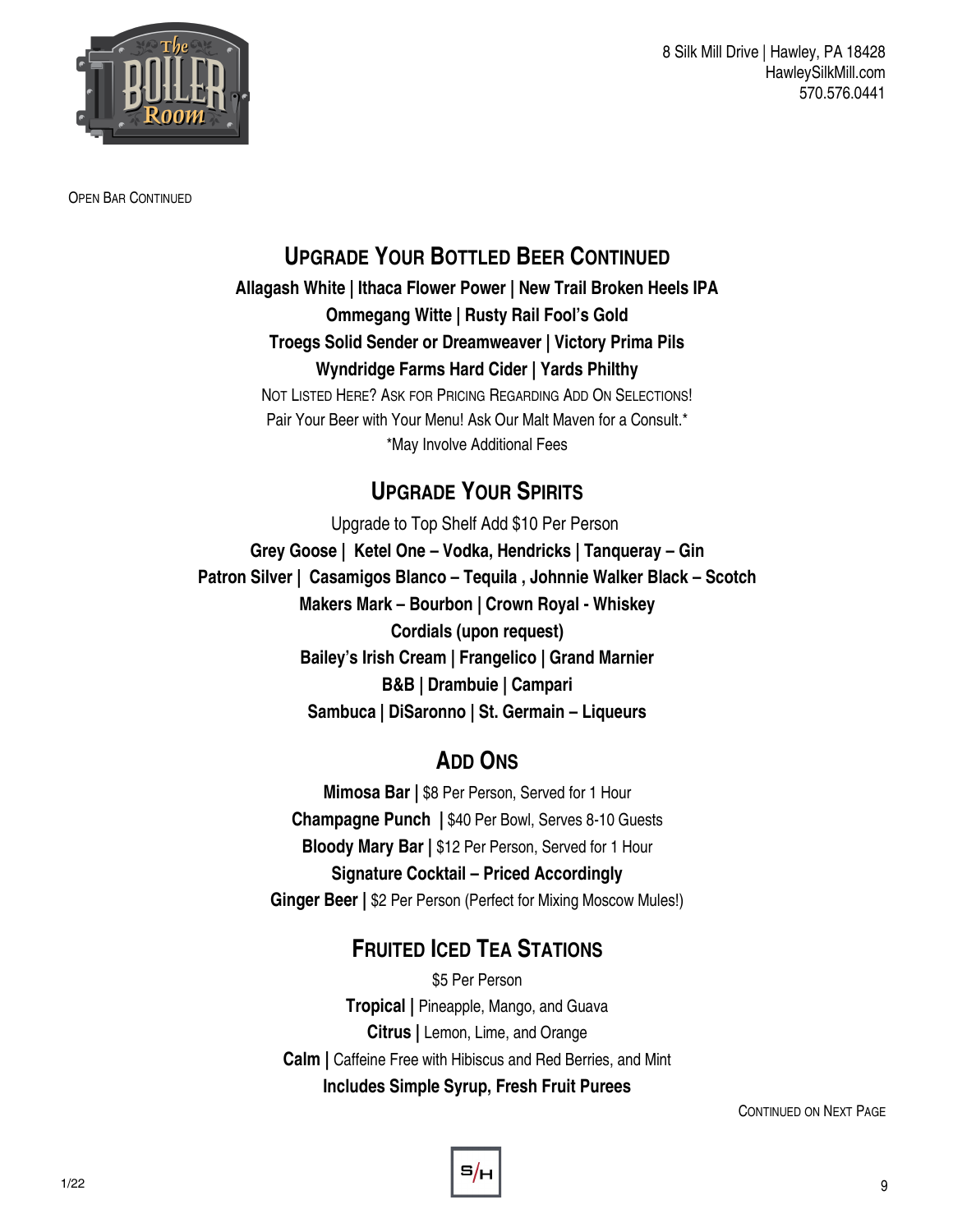

OPEN BAR CONTINUED

#### **INFUSED WATER STATIONS**

\$4 PER PERSON **Cucumber Honeydew Citrus Mélange |** Lemons and Oranges **Berries and Mint |** Raspberry, Strawberry, Blackberry, and Mint

### **SPECIALTY NON-ALCOHOLIC BEVERAGE**

\$7 PER PERSON **Spring/Summer Salted Watermelon Juice Strawberry Agua Fresca Fruited Lemonade Station Honeydew Cucumber Spritzer Berry Mojito Cucumber, Mint, Basil Refresher**

**Fall/Winter Hot Mulled Cider | Iced Spiced Cider Syllabub Hot Cocoa Non-Alcoholic Ginger Beer**

TAB AND CASH BARS ALSO AVAILABLE\* \*REQUIRES MINIMUM SPEND OF \$500 PLUS BARTENDER FEE OF \$150 PER BARTENDER. ALL TAB BARS WILL ADD A 20% GRATUITY TO THE TOTAL SPEND.